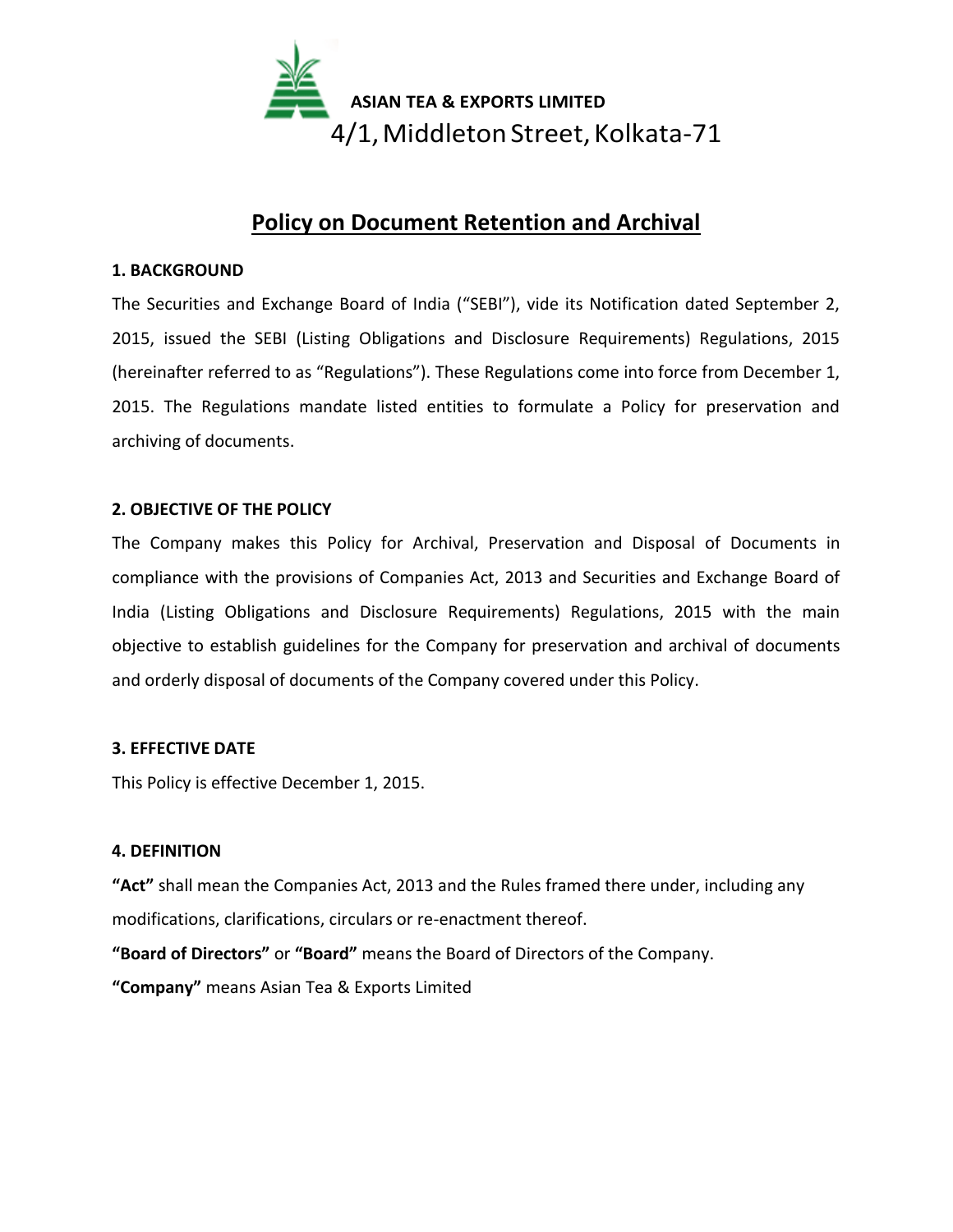# **ASIAN TEA & EXPORTS LIMITED** 4/1, Middleton Street, Kolkata-71

**"Document"** means any register, record or other document mandatorily required to be maintained by the Company as per the provisions of the Companies Act, 2013 and the rules made there under, the Securities and Exchange Board of India Act, 1992 and the regulations issued by the Securities and Exchange Board of India including any statutory modification and amendments or re-enactments thereof or under any other law for the time being in force whether maintained physically or electronically.

**"Listing agreement"** shall mean the uniform listing agreement executed in pursuant to Securities and Exchange Board (Listing Obligations and Disclosure Requirements) Regulations, 2015

**"Policy"** means this Policy for Archival, Preservation and Disposal of Documents.

**"Regulations"** mean Securities and Exchange Board of India (Listing Obligations and Disclosure Requirements) Regulations, 2015 including any modifications, clarifications, circulars or reenactment thereof.

**"SEBI"** means the Securities and Exchange Board of India.

**"SEBI Regulations"** means the regulations made by SEBI in accordance with the Securities and Exchange Board of India Act, 1992 (the SEBI Act).

Any other term not defined under these presents shall have the same meaning as defined in the Companies Act, 2013 or the rules made there under, the SEBI Act or the SEBI Regulations.

## **5. APPLICABILITY**

This policy shall apply to all the documents that are required to be maintained and preserved under the applicable provisions of the Act, the SEBI Act, the SEBI Regulations and any other acts, rules and regulation for the time being in force.

### **6. STATEMENT OF POLICY**

All the documents required to be maintained by the Company are broadly categorized as:

i. Statutory and Regulatory documents,

ii. Other documents.